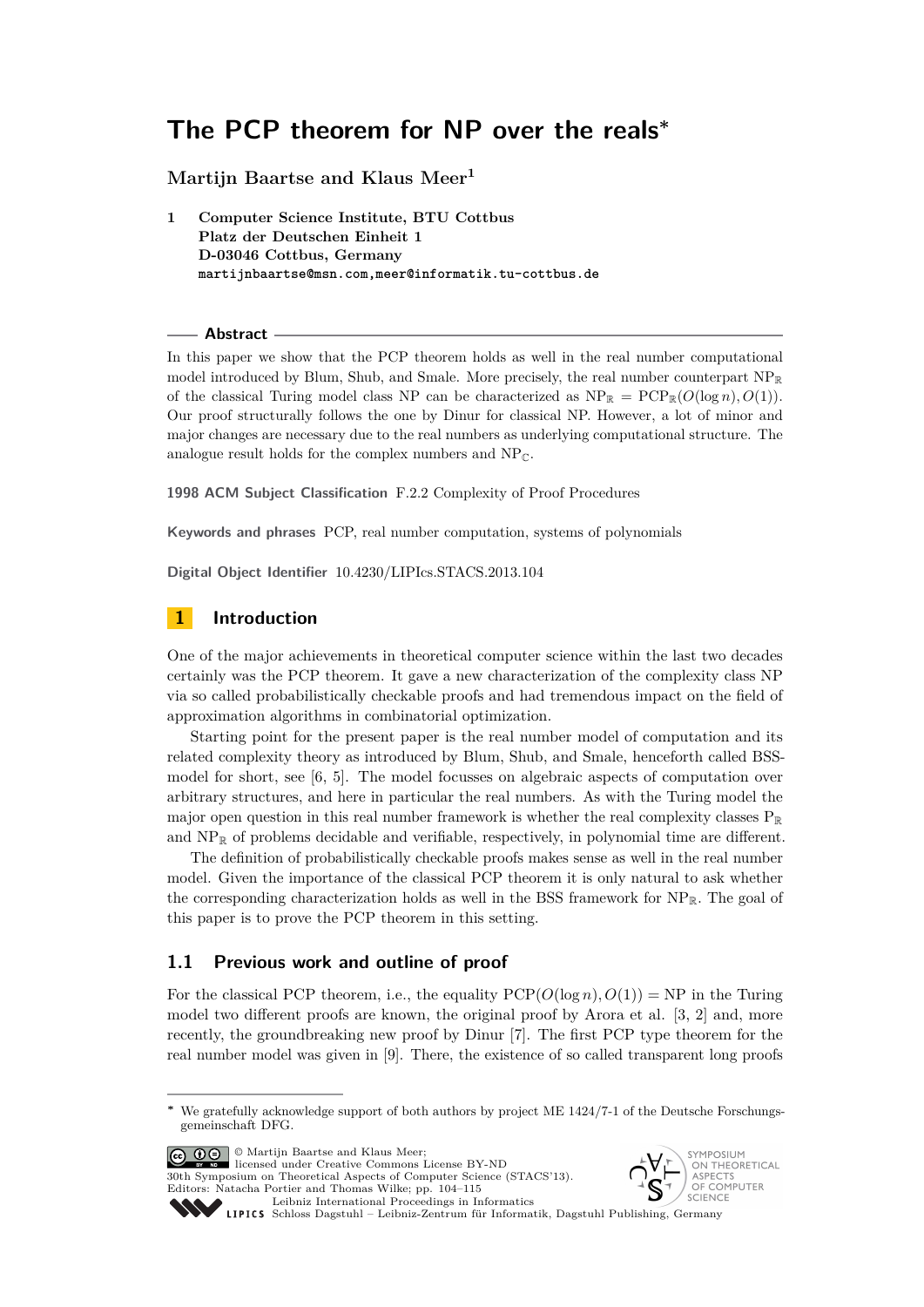for the real counterpart  $NP_{\mathbb{R}}$  of NP is shown, see also [\[4\]](#page-11-7). Due to the reals as underlying structure the proof needs considerable technical changes compared to the analogue discrete result. The latter are mainly caused by the presence of unstructured domains of certain linear real functions; on these domains, invariants of the uniform distribution on the vector space  $GF(2^n)$  are lost. Those invariants, however, play a central role in proving the Turing model result.

The first characterization of real NP<sub>R</sub> by a PCP<sub>R</sub> class is presented in [\[10\]](#page-11-8): NP<sub>R</sub> =  $PCP_{\mathbb{R}}(O(\log n), polylog(n))$ . The proof faces similar difficulties as the one in [\[9\]](#page-11-5), this time dealing with low-degree polynomials as coding objects instead of linear functions on certain real domains. The key point here is to embed and expand a so called low-degree test for polynomials defined on (almost) arbitrary real domains given in [\[8\]](#page-11-9) to construct a suitable verifier for an  $NP_{\mathbb{R}}$ -complete problem.

Whereas the design of a long transparent proof goes into both existing proofs for the PCP theorem in the Turing model, the construction of real low-degree tests structurally follows the original proof by Arora and co-authors. It is, however, unclear to the authors of this paper at the time being whether one can obtain the full real PCP theorem by continuing the proof along these lines. We comment on that at the end of the paper. Thus, it is natural to ask whether Dinur's proof can be carried over to the real number model.

Dinur's proof is based on constructing a certain reduction between 3-SAT formulas in which for unsatisfiable formulas a so called gap amplification is obtained. The existence of such a reduction is known to imply the PCP theorem. Nevertheless, at a first glance it is not clear whether similar ideas could be used for an appropriate  $NP_{\mathbb{R}}$ -complete problem over the reals. The reason is that Dinur's proof heavily works with constraint systems that are to be solved over different finite alphabets as domains. The proof constructs several transformations between such finite alphabet constraint problems. It seems unclear whether the same can be done over uncountable structures. However, it turns out that this part depends more on the combinatorial structure of the constraints involved than on the question over which domains they are to be solved. To see this, a view of real polynomial systems – the main objects involved in real number computations – is taken that seems a bit uncommon in algorithmic semi-algebraic geometry. The latter requires not only to consider the semi-algebraic solution set of such a system (as it is usually done in algebraic geometry), but to put more focus on a suitable grouping of the polynomials involved in the system. Then, it is more important to argue about common semi-algebraic solutions of some of these groups than of the entire system. It turns out that this can be accomplished as well over R. Consequently, at the moment Dinur's proof seems more appropriate for adaptation to real computational models than the classical one. The arguments given hold as well for the complex number BSS model and its corresponding  $PCP_{\mathbb{C}}$  classes and  $NP_{\mathbb{C}}$ . Since all required changes are minor below we only add short remarks on the complex model where appropriate.

The paper is organized as follows. Section 2 introduces the main notions like real number verifiers and  $PCP_{\mathbb{R}}$  classes as well as the central  $NP_{\mathbb{R}}$ -complete problem to be studied. It is a particular form of deciding solvability of polynomial systems; the problem is defined in such a way that the existence of a reduction amplifying the unsatisfiability gap will imply the  $PCP_{\mathbb{R}}$  theorem. The construction of this reduction is given in Section 3. A discussion about future questions ends the paper. All lacking proofs are postponed to the full version.

A word concerning the style of writing: We decided to extensively explain the flow of ideas at the cost of having to omit most of the proofs due to lacking space. This hopefully clarifies what is needed for a transformation of Dinur's proof to the reals and why this indeed is possible. A description of Dinur's proof is given in the very recommendable textbook [\[1\]](#page-11-10).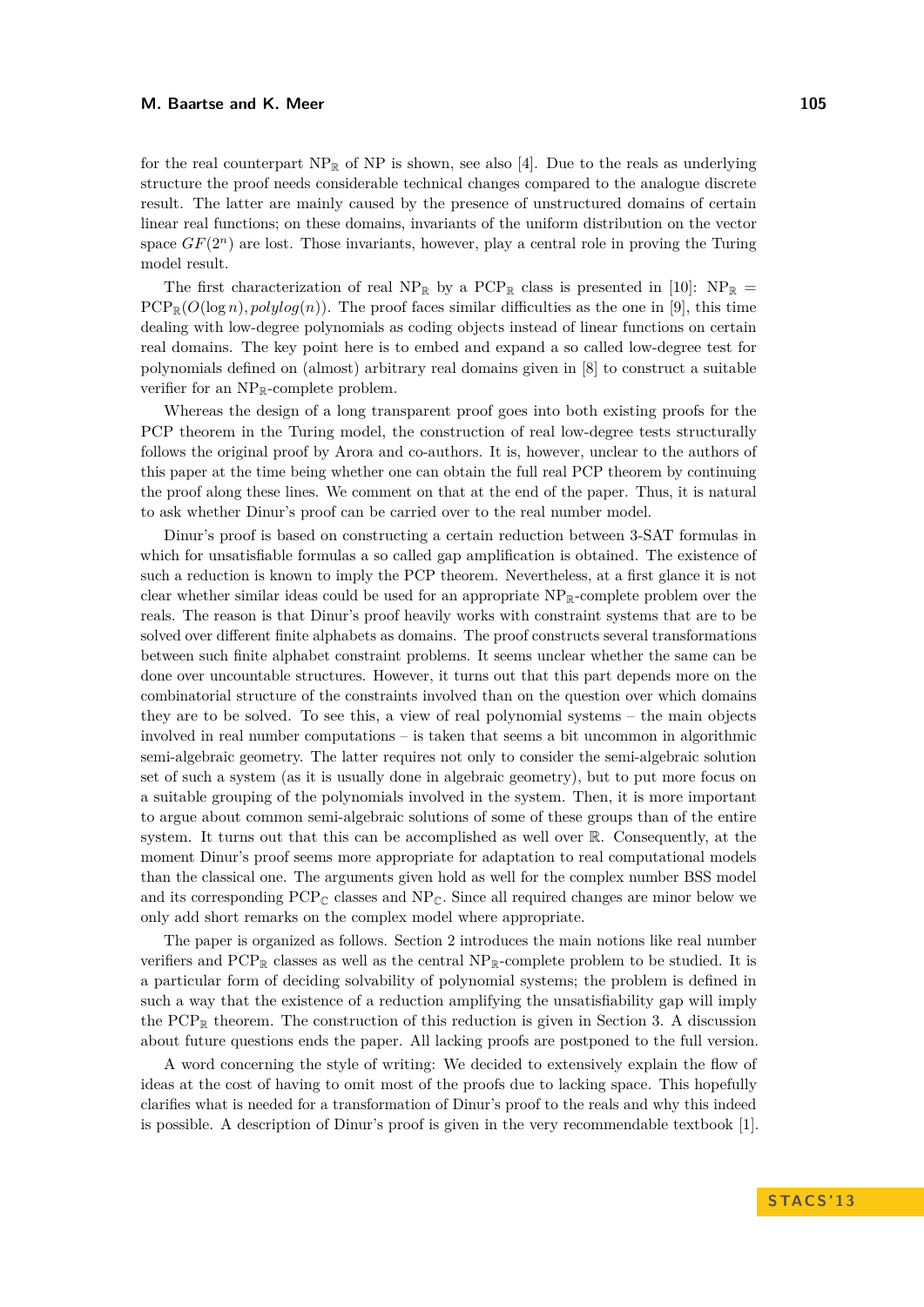# **2 Basic notions**

We assume the reader to be familiar with real and complex number complexity theory, see [\[5\]](#page-11-1). Very briefly, a BSS machine is a uniform Random Access Machine that computes with real numbers as basic entities. An input  $x \in \mathbb{R}^n$  is given the algebraic size  $size_{\mathbb{R}}(x) := n$ , and each operation  $\{+, -, *, : , \geq 0\}$  among real numbers can be performed with (algebraic) costs 1. The complexity class  $NP_{\mathbb{R}}$  consists of all decision problems *L* for which there exists a polynomial time verification procedure that satisfies the following requirements. Given  $x \in L$  there is a proof *y* of polynomial size in the (algebraic) size of *x* such that the procedure accepts  $(x, y)$ . And for every  $x \notin L$  the procedure rejects all tuples  $(x, y)$ , no matter what *y* looks like. For complex computations inputs stem from some  $\mathbb{C}^n$  and only equality tests are allowed. The Quadratic Polynomial Systems problem introduced below is a typical example of a problem in  $NP_{\mathbb{R}}$  or in  $NP_{\mathbb{C}}$ , respectively, depending on where coefficients lie and where solutions are searched.

Usually, the natural verification procedures for  $NP_{\mathbb{R}}$  problems have to inspect all components of *y* before the decision is made. The question one studies in relation with PCPs is whether this has to be the case. It is formalized using special randomized algorithms.

▶ **Definition 1** (Verifiers). Let  $r, q : \mathbb{N} \mapsto \mathbb{N}$  be two functions. An  $(r(n), q(n))$ -restricted verifier *V* in the BSS model is a particular randomized real number algorithm working in three phases. For an input  $x \in \mathbb{R}^* := \bigcup_{i \geq 1} \mathbb{R}^i$  of algebraic size *n* and another vector  $y \in \mathbb{R}^*$ representing a potential membership proof of x in a certain set  $L \subseteq \mathbb{R}^*$ , the verifier in a first phase produces non-adaptively a sequence  $\rho$  of  $r(n)$  many random bits (under the uniform distribution on  $\{0,1\}^{r(n)}$ ). Given *x* and this sequence  $\rho$  of  $r(n)$  many random bits, in the next phase, *V* computes deterministically the indices of  $q(n)$  many components of *y*. Finally, in the decision phase *V* uses the input *x*, the random string  $\rho$  and the values of the chosen components of  $\gamma$  in order to perform a deterministic polynomial time algorithm in the BSS model. At the end of this algorithm *V* either accepts or rejects the triple  $(x, y, \rho)$ . For an input *x*, a guess *y* and a sequence of random bits  $\rho$  we denote by  $V(x, y, \rho) \in \{0, 1\}$  the result of *V* .

Though being a real number algorithm the verifier generates discrete random bits in phase 1. The use of these bits is for addressing registers of the machine in which the basic units of a proof  $y$ , i.e., real numbers are stored. Therefore it is appropriate to work with this discrete kind of randomness. We can define the real language accepted by a verifier together with complexity classes  $PCP_{\mathbb{R}}(r(n), q(n))$  as follows.

**Definition 2** (PCP<sub>R</sub>-classes). Let  $r, q : \mathbb{N} \mapsto \mathbb{N}$ ; a real number decision problem  $L \subseteq \mathbb{R}^*$ is in class  $PCP_{\mathbb{R}}(r(n), q(n))$  iff there exists an  $(r(n), q(n))$ -restricted verifier *V* such that conditions a) and b) below hold:

- a) For all  $x \in L$  there exists a  $y \in \mathbb{R}^*$  such that for all randomly generated strings  $\rho \in \{0,1\}^{r(size_R(x))}$  the verifier accepts.
- b) For any  $x \notin L$  and for all  $y \in \mathbb{R}^*$  the verifier rejects with probability at least  $\frac{3}{4}$ .
- In both cases the probability is chosen uniformly over all random strings *ρ*.

We next introduce the central decision problem to consider in this paper. It deals with polynomial systems and is a variant of the Hilbert Nullstellensatz problem. However, the viewpoint under which we structure such systems is a bit unusual, so the definition at a first glance might look confusing. The reason we take this unusual point of view is that we want this decision problem to resemble the CSP problem which plays a main role in Dinur's proof. A clarifying example follows after the definition.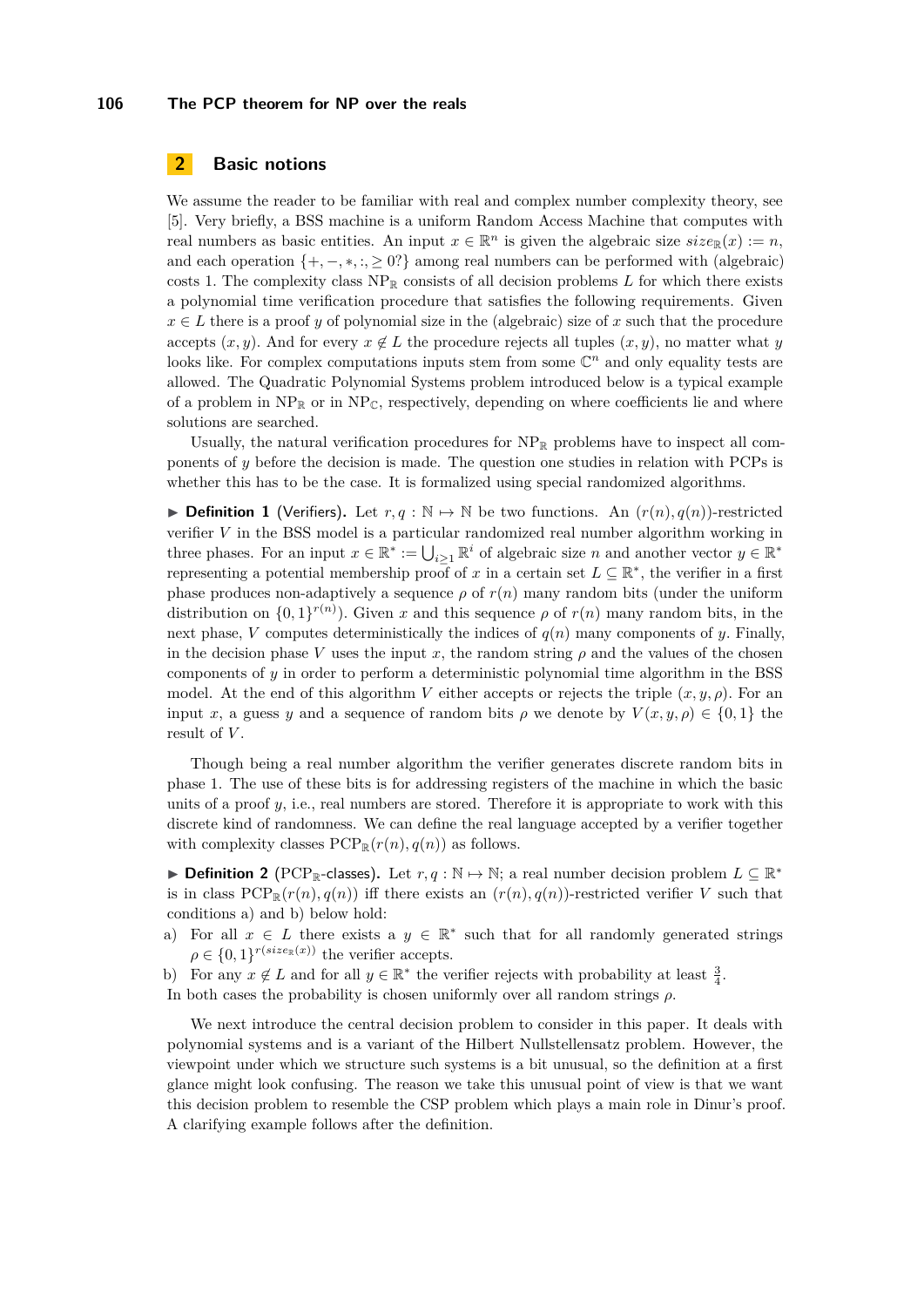$\triangleright$  **Definition 3.** a) Let  $m, k, q, s$  be integers. An instance of the quadratic polynomial systems decision problem  $QPS(m, k, q, s)$  is defined as follows. There are m constraints, each of which is a group of at most *k* real polynomials. The polynomials depend on arrays of real number variables. These arrays are disjoint, different arrays do not contain the same variable. Each array has *s* components and thus represents a vector of variables ranging over  $\mathbb{R}^s$ . The single polynomials then depend on the variables that occur as components in one of the arrays. All polynomials in one constraint have degree at most 2 and depend on at most *q* many arrays, i.e., on at most *qs* many real variables altogether.

b) A constraint is satisfied by a point  $x \in \mathbb{R}^{qs}$  if *x* is a common zero of all polynomials in the constraint. The  $QPS(m, k, q, s)$ -instance is solvable if there is a common real solution for all its constraints.

c) If above coefficients belong to  $\mathbb C$  and solutions are searched in  $\mathbb C^{qs}$  we obtain the complex  $QPS(m, k, q, s)$  problem.

**I** Remark. a) Below, we usually consider the parameters  $k, q, s$  as constants, whereas  $m$ is depending on the actual instance. In that sense it would be more correct to talk about  $QPS(k, q, s)$ -instances; however, at many places we argue about the changes in the number of constraints, so the above seems notationally easier.

b) Over the reals parameter *k* in principle is not necessary. Here, using basic arguments from [\[6\]](#page-11-0) we could always choose  $k = 1$  and the corresponding constraint to be given by a single polynomial equation  $f(x) = 0$  of degree at most 4 with f being non-negative on a corresponding  $\mathbb{R}^n$ . However, we notationally prefer to take care of  $k$ . Firstly in order to deal as well with the complex BSS model in which the above simplification does not work. Secondly, in many cases below we believe specifying *k* increases readability to state explicitly which polynomial equations enter into which constraints and might cause its unsatisfiability.

c) Since *mqs* is an upper bound for the number of variables an instance depends on at many places below we do not specify this number for concrete instances more precisely.

<span id="page-3-0"></span>► **Example 4.** It is well known that deciding existence of a real zero of a polynomial system  $\mathcal{P} := \{p_1, \ldots, p_m\}$ , where each polynomial  $p_i$  depends on at most three variables and has degree at most two is  $NP_{\mathbb{R}}$ -complete, see [\[5\]](#page-11-1). We give two formulations of this question in the new framework by specifying different choices of parameters. The examples show  $NP_{\mathbb{R}}$ -completeness of the QPS problem for the given choices of  $k, q$ , and  $s$ .

- i) The system  $P$  can be formulated as an instance in  $QPS(m, 1, 3, 1)$ . Each constraint consists of a single polynomial  $p_i$ , thus  $k = 1$ ; the variable arrays all have dimension  $s = 1$ and each polynomial depends on at most 3 such arrays.
- ii) If we take arrays of dimension  $s = 3$ , then in a first reduction step we consider all such arrays as depending on different variables. Then additional constraints have to be added to guarantee consistency between the same variables occurring in arrays of different polynomials. Such a constraint has a single polynomial depending on two arrays. It claims equality between variable components that have to be the same in the originally given system. We thus obtain a  $QPS(\tilde{m}, 1, 2, 3)$  instance where  $\tilde{m}$  is a bound for *m* plus the number of different pairs of variable arrays.

Note that the above instances are equivalent to  $P$  as far as solvability is concerned. Below it will be very important to argue about the number of constraints not satisfied if a system is unsolvable. For these arguments it is crucial to group the single polynomials into constraints.

For what follows QPS-instances with parameter  $q = 2$  are most important. This is due to the possibility of canonically assigning a constraint graph to such an instance that connects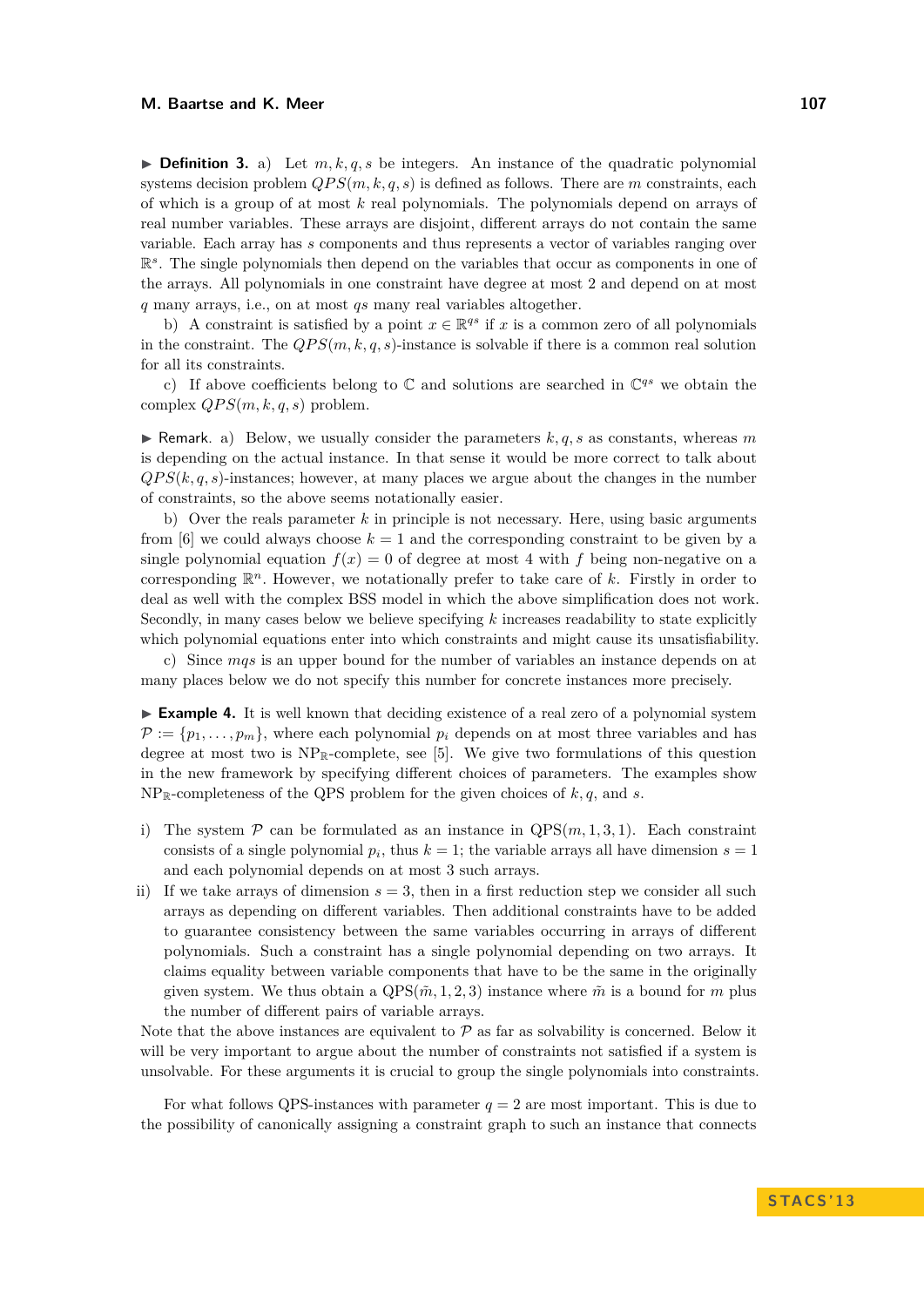arrays as vertices. It is then more important to argue about this graph than about the semi-algebraic solution set of (subsets of) the polynomials involved in the system (though the latter of course cannot not be completely disregarded).

The starting point of Dinur's proof is a simple observation which implies the PCP theorem if the existence of a very particular reduction can be established. We next recall this type of reduction and state the corresponding easy lemma for QPS and the  $PCP<sub>R</sub>$  theorem.

**Definition 5.** a) For a  $QPS(m, k, q, s)$ -instance  $\phi$  denote by  $UNSAT(\phi)$  the smallest fraction of constraints in  $\phi$  that cannot be satisfied in common. Thus, if  $\phi$  is satisfiable  $UNSAT(\phi) = 0$  and otherwise  $UNSAT(\phi) \ge \frac{1}{m}$ .

b) A gap reduction for QPS-instances is a polynomial time BSS algorithm that works as follows. There is a fixed  $\epsilon > 0$  such that given a  $QPS(m, k, q, s)$  instance  $\phi$  the algorithm computes an instance  $\psi$  in  $QPS(m', k, q, s)$  satisfying the following:

- i) if  $\phi$  is satisfiable so is  $\psi$ ;
- ii) if  $\phi$  is not satisfiable, then at most a fraction of  $(1 \epsilon)$  many of the constraints of  $\psi$  are satisfiable in common, i.e.,  $UNSAT(\psi) > \epsilon$ .

Clearly,  $m'$  is polynomially bounded in  $m$ .

The following lemma is easy to prove. Note, however, that it seems unclear whether its converse holds as well as it does in the Turing model.

<span id="page-4-0"></span>**Lemma 6.** Suppose there exists a gap reduction for QPS with a fixed  $\epsilon > 0$ . Then the PCP<sub>R</sub> theorem follows, i.e.,  $NP_{\mathbb{R}} = PCP_{\mathbb{R}}(O(\log n), O(1)).$ 

# **3 The main proof**

We shall now turn to the main part of the proof, the construction of a gap reduction for the NP<sub>R</sub>-complete problem  $QPS(m, C, Q, 1)$ , see Example [4.](#page-3-0) The parameters  $C \geq 1$  and  $Q \geq 3$  are constants that will be specified later. The structure of the proof is similar to that of the classical PCP theorem by Dinur. Its basic idea is as follows. Starting from a  $QPS(m, C, Q, 1)$ -instance  $\phi$  which is unsatisfiable an amplification step is performed. It constructs in polynomial time another QPS-instance  $\psi$  out of  $\phi$  that has an increased unsatisfiability ratio. More precisely, if  $UNSAT(\phi) = \epsilon$ , then  $UNSAT(\psi) \geq c \cdot \epsilon$  for a suitable constant  $c > 1$  and  $\epsilon$  small enough. Now in principle starting with  $UNSAT(\phi) \geq \frac{1}{m}$ and repeating this amplification log *m* times the gap is increased from at least one unsatisfied constraint in  $\phi$  to a constant fraction of unsatisfied constraints in the finally resulting instance. However, the amplification step increases the dimension of the variable arrays too much. Thus, before repeating amplification a dimension reduction step is performed that first reduces the parameter *s* again. Note that dimension reduction in Dinur's proof is called alphabet reduction. Over the reals, however, parameter *s* refers to the dimension of variable arrays, whereas the underlying alphabet is always infinite. We thus consider the changed notion to be more appropriate here.

Amplification is performed on instances having particularly structured constraint graphs. These are related to so called expanders. Therefore, in a preprocessing step it has to be shown why it is possible to start with such particular instances.

The section is organized as follows. The first subsection collects the results necessary to do the preprocessing. Since it closely follows the classical preprocessing step omit the proofs. Next, the amplification step is described. Though basically Dinur's idea works over the reals as well, a lot of small details and calculations have to be changed. We thus include the full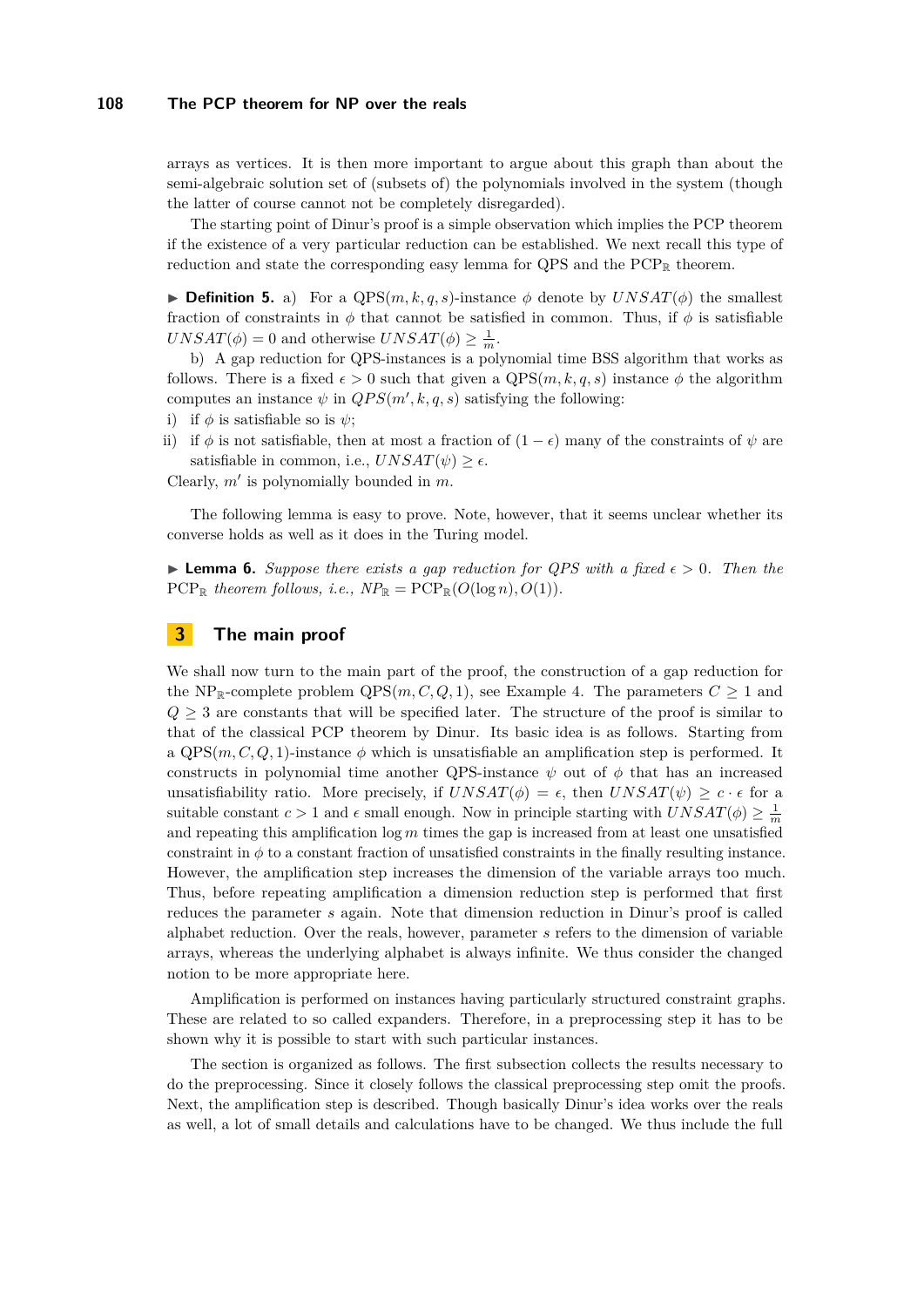proof, always pointing out where differences to the discrete setting occur. The dimension reduction step is given in subsection [3.3.](#page-9-0) It relies on the long transparent proofs for  $NP_{\mathbb{R}}$ . see [\[9,](#page-11-5) [4\]](#page-11-7).

## **3.1 Preprocessing**

In order to apply below the main steps necessary to establish the existence of a gap reduction for QPS, namely amplification and dimension reduction, we first have to preprocess a given instance. The goal of this preprocessing step is to obtain a QPS instance that has a constraint set which in a certain sense is highly structured. Such instances are called *nice* below. Niceness is modelled using expanders, a well known concept from graph theory. Throughout this section (except for the start of the first preprocessing step) we consider QPS instances whose constraints depend on two variable arrays, i.e., for which parameter  $q = 2$ . This allows to canonically attach a constraint graph to the instance.

**Definition 7.** (Constraint graph) For a  $QPS(m, k, 2, s)$  instance  $\phi$  we define its constraint graph as the graph which uses the variable arrays of  $\phi$  as vertices and where two of them are connected iff they occur in a common constraint of  $\phi$ .

Before the amplification step is performed it is necessary to guarantee that this constraint graph has a particular structure.

We shall first give the necessary graph theoretical definitions and then show why without loss of generality we can start from a nice QPS instance. Expanders are regular graphs that in a certain sense exhibit properties of random regular graphs of the same degree of regularity. In this section we define algebraic expanders.

For the definition of algebraic expansion we need the random walk matrix of a graph *G*.

**Definition 8.** (Random walk matrix) Let  $G = (V, E)$  be a graph. The random walk matrix  $A(G)$  of *G* is defined to be the  $|V| \times |V|$  matrix in which the entry  $A_{ij}$  equals the probability that in a random walk on  $G$  vertex  $j$  is chosen after vertex  $i$ . Here each edge incident with node *i* and not being a loop is chosen with the same probability, whereas loops are chosen with twice this probability; see Remark [3.1](#page-5-0) below.

**► Definition 9.** (Algebraic expansion) Let  $n, d \in \mathbb{N}, \lambda < 1$ , and  $G = (V, E)$  a *d*-regular graph with  $|V| = n$ . Let  $\lambda(G)$  be the second largest eigenvalue in absolute value of  $A(G)$ . The graph *G* is called a *d*-regular expander with expansion parameter  $\lambda$  if  $\lambda(G) \leq \lambda$ .

The QPS-instances that are important below are required to have a constraint graph which is an expander having additional properties. The corresponding definition is

<span id="page-5-0"></span>**Definition 10.** A  $QPS(m, k, q, s)$ -instance  $\phi$  is called nice if the following conditions hold:

- i) the number *q* of arrays on which each constraint depends is 2;
- ii) the constraint graph *G* of  $\phi$  is *d*-regular for some absolute constant  $d \in \mathbb{N}$  which is in particular independent of the parameter *s*. We allow *G* to have loops (resulting from constraints that only depend on a single array); for each vertex of the graph one third of the edges incident to that vertex are loops.
- iii) The constraint graph is an expander with algebraic expansion parameter  $\lambda(G) \leq 0.9$ .

 $\blacktriangleright$  Remark. Our main purpose when considering random walks on a constraint graph is to guarantee that all edges occur with the same probability as, say, first edge of such a walk if a vertex is chosen at random. To achieve this property we consider loops as contributing one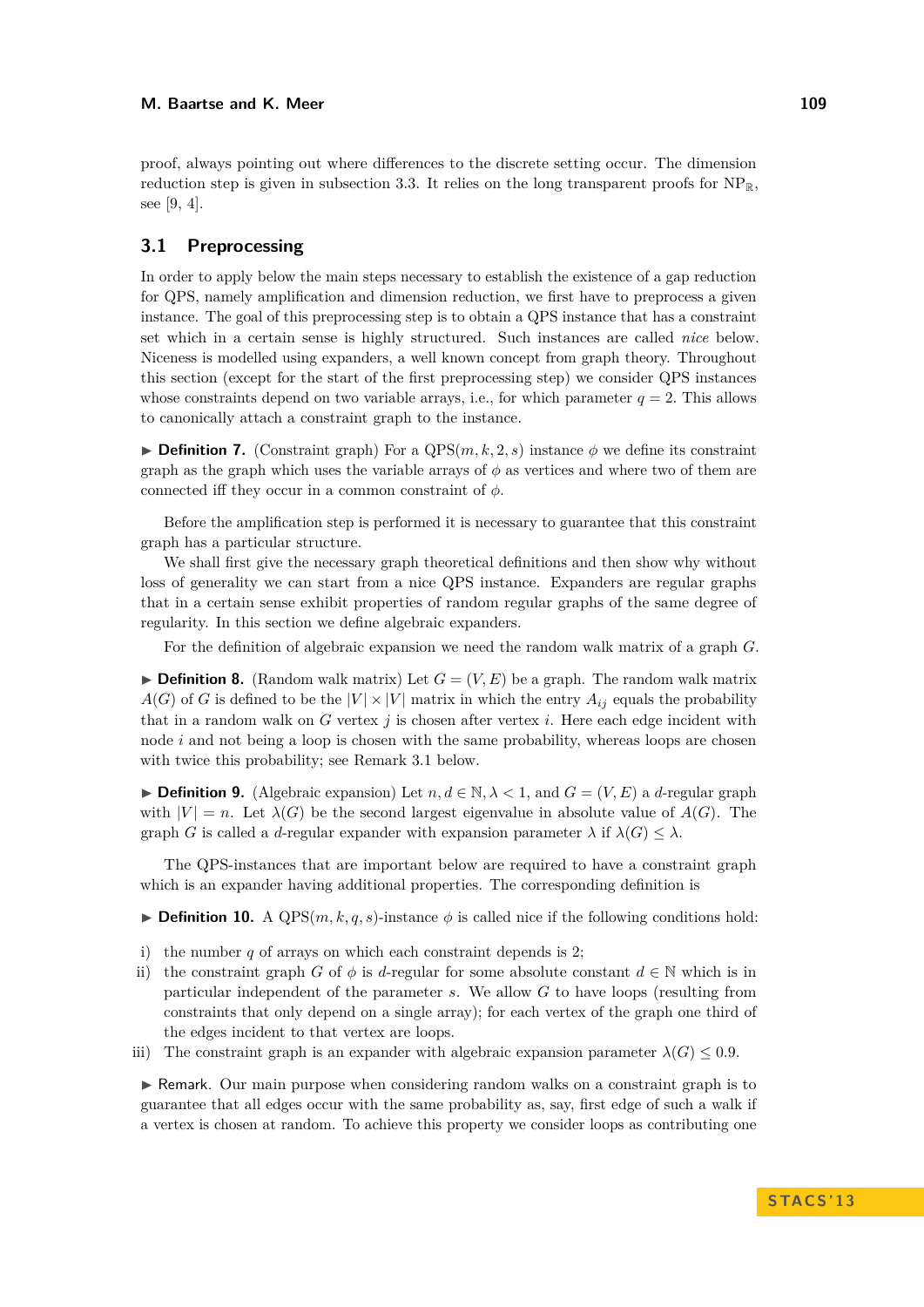edge which, however, in a random walk is chosen with twice the probability of edges that are no loops. There is still one constraint attached to a loop, and the loop contributes 2 to the degree of its vertex. Consequently, for the random walk matrix a loop contributes  $\frac{2}{d}$  to the corresponding diagonal entry.

The following theorem summarizes preprocessing.

<span id="page-6-0"></span>**► Theorem 11.** *There exist a constant*  $d \in \mathbb{N}$  *and a polytime computable function from QPS instances to QPS instances which maps a*  $QPS(m, k, q, s)$  *instance*  $\phi$  *to a nice instance*  $\psi$  *in*  $QPS(3qd^2m, k+qs, 2, qs)$  *such that* 

- *- if φ is satisfiable, then ψ is satisfiable;*
- *- if*  $\phi$  *is not satisfiable, then UNSAT*( $\psi$ )  $\geq$  *UNSAT*( $\phi$ )/(240*qd*<sup>2</sup>).

It is important for what follows that above both the number of constraints is increased and the unsatisfiability factor is decreased by a constant factor only.

## **3.2 Amplification**

Given a nice QPS-instance the all-over purpose now is to perform a logarithmic number of reduction rounds to increase the unsatisfiability gap. The first step in a round is an amplification step which increases the ratio of unsatisfied constraints by a constant factor *>* 1*.* After the amplification step a dimension reduction step reduces again the dimension of the variable arrays which has been increased during amplification. In this subsection amplification is explained.

Suppose a nice  $QPS(m, k, 2, s)$ -instance  $\psi$  is given. Let *d* denote the corresponding regularity parameter and let *n* be the number of variable arrays. Our final goal is to construct an instance which either is satisfiable if  $\psi$  was or in which for any assignment a constant fraction  $\epsilon_{final} > 0$  (to be specified) of the constraints will not be satisfied. We will concentrate our arguments on how amplification works for unsatisfiable instances  $\psi$  which have a gap that is too small, i.e., smaller than  $\epsilon_{final}$ *.* If  $UNSAT(\psi)$  is already large enough it will stay above this  $\epsilon_{final}$  after the reduction, see below.

So we assume that the input instance has a gap which is smaller than some constant which we will specify later. Our goal is to construct in polynomial time an instance  $\psi^t$  in some  $QPS(m(t), k(t), 2, s(t))$  such that  $UNSAT(\psi^t) \geq c \cdot UNSAT(\psi)$  for a suitable constant  $c > 1$ . Here,  $t \in \mathbb{N}$  is a suitably chosen constant that results from the construction. Before going into details here is a brief outline of how amplification was done by Dinur, adapted to the real case. The new instance  $\psi^t$  has the same number *n* of variable arrays as  $\psi$ . Whereas the latter range over  $\mathbb{R}^s$  the former range over an enlarged  $\mathbb{R}^{s(t)}$ , where  $s(t) := d^{t+\sqrt{t}+1} \cdot s$ . The constraints in the new instance are built on base of paths with 2*t* many edges in the old constraint graph  $G_{\psi}$ . Each such path results in an own constraint of  $\psi^t$ . Before defining such a constraint it is necessary to describe the role of the variable arrays in  $\psi^t$ . For a vertex  $i \in \{1, \ldots, n\}$  the corresponding variable array  $y_i \in \mathbb{R}^{s(t)}$  consists of  $d^{t+\sqrt{t}+1}$  many blocks of dimension *s* each (therefore  $s(t) = d^{t+\sqrt{t+1}} \cdot s$ ). Each block is thought of as an old variable array of  $\psi$  that corresponds to a vertex in  $G_{\psi}$  reachable within  $t + \sqrt{t}$  steps from *i*. Since  $G_{\psi}$ is *d*-regular there are at most  $d^{t+\sqrt{t+1}}$  many such vertices. In that sense we can say that an assignment for all new variable arrays  $y_i \in \mathbb{R}^{s(t)}$ ,  $1 \le i \le n$ , claims a value for all old arrays  $x_j$  for vertices *j* in a  $(t + \sqrt{t})$ -neighborhood of vertex *i*. Of course, different  $y_i$  might claim different values on the same old array.

Now let *p* be a path of length 2*t* in  $G_{\psi}$  from vertex  $i_1$  to  $i_{2t+1}$ , say  $p := (i_1, i_2, \ldots, i_{2t+1})$ . For each such path a constraint is added to  $\psi^t$  as follows: The constraint depends on the two arrays  $y_{i_1}$  and  $y_{i_{2t+1}}$  and expresses two requirements: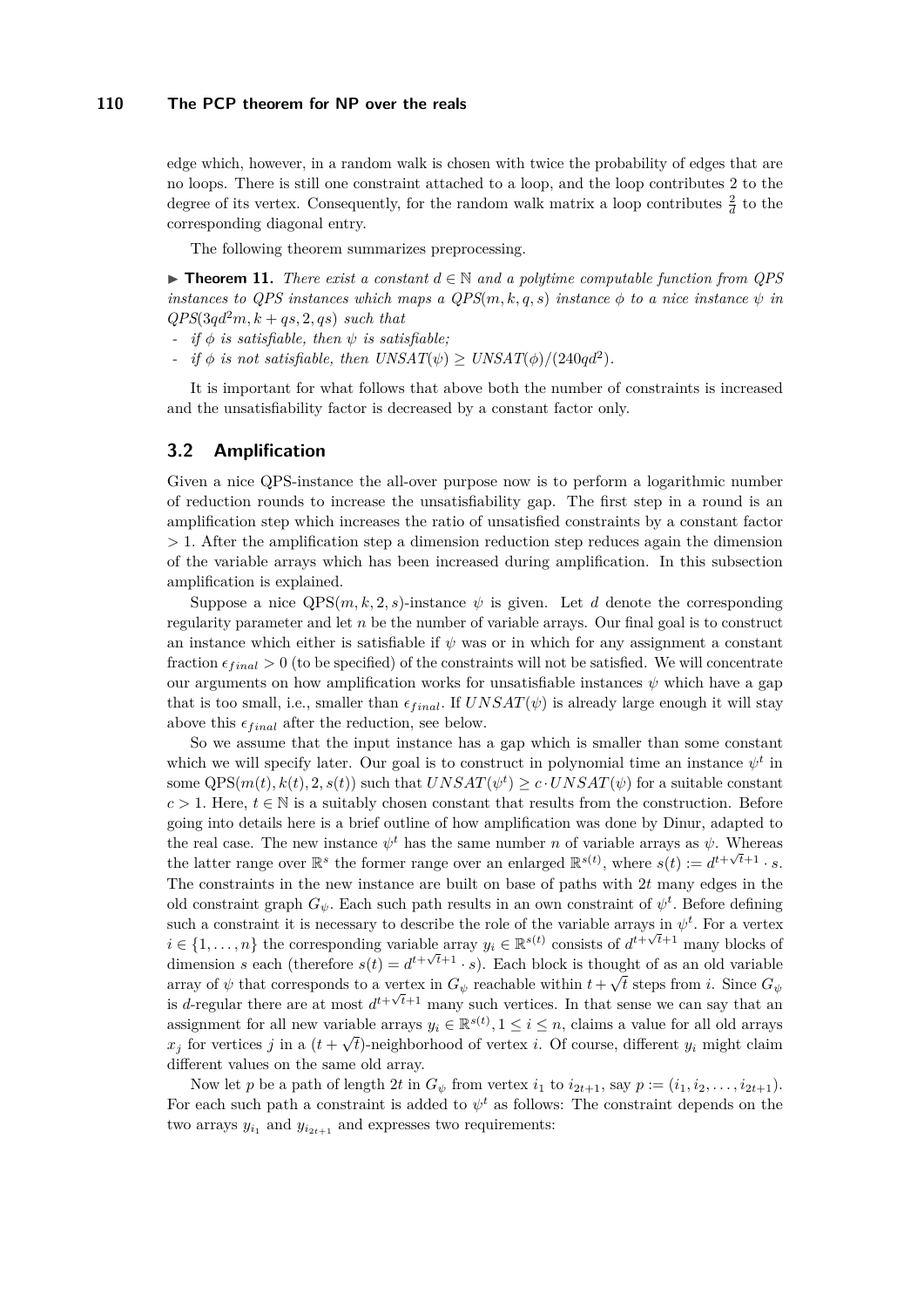- 1. Consistency-between-new-variables requirement: Since  $y_{i_1}$  claims values for  $x_{i_1}, x_{i_2}, \ldots$ ,  $x_{i_{t+\sqrt{t}+1}}$  and  $y_{i_{2t+1}}$  claims values for  $x_{i_{2t+1}}, x_{i_{2t}}, \ldots, x_{i_{t-\sqrt{t}+1}}$ , the old variables  $x_{i_j}$  for  $j \in \{t - \sqrt{t} + 1, \ldots, t + \sqrt{t} + 1\}$  are covered by both new arrays. We thus include for all those *j* linear equations expressing that that  $y_{i_1}$  and  $y_{i_{2t+1}}$  claim the same values on all those *f* linear equations expressing that that  $y_{i_1}$  $y_{i_1}$  $y_{i_1}$  and  $y_{i_{2t+1}}$  claim the same values on their components. This contributes  $(2\sqrt{t}+1)\cdot s$  linear equations to the constraint.<sup>1</sup>
- 2. Consistency-with-old-constraints requirement: As explained above edges  $(i_j, i_{j+1})$  of  $G_{\psi}$ are covered by both variable arrays  $y_{i_1}, y_{i_{2t+1}}$  for  $j \in \{t - \sqrt{t} + 1, \ldots, t + \sqrt{t}\}$ ; to each of these  $2\sqrt{t}$  many edges there corresponds an old constraint of  $\psi$ . The new constraint requires as well that those old constraints are satisfied by the values assigned to the old variable arrays through  $y_{i_1}$  (or equivalently, because of item 1., through  $y_{i_{2t+1}}$ ).

Requirement 2. for each  $j$  is the same as in the given instance just changing variables. So requirement 2. for each *j* is the same as in the given instance just changing variables. So each constraint in  $\psi^t$  is made of  $\leq k(t) := 2\sqrt{t}k + (2\sqrt{t} + 1) \cdot s$  many polynomial equations. Since  $G_{\psi}$  is regular there are at most  $m(t) := n \cdot d^{2t}$  many paths of length 2*t*, so this bounds as well the number of constraints in  $\psi^t$ .

It is easy to see that a satisfying assignment for  $\psi$  extends to one for  $\psi^t$ . Just propagate the assignment to the  $y_i$ 's according to the first consistency requirement above. The hard part to see is why an unsatisfiability ratio of a given (unsatisfiable)  $\psi$  is increased by the construction. Towards this aim we relate any assignment for the new variable arrays to a so-called plurality assignment for the old arrays. Assuming this plurality assignment (like any other) to violate a fraction of  $UNSAT(\psi)$  many constraints in  $\psi$  it is then shown that the given assignment *y* for  $\psi^t$  violates a ratio of  $\geq c \cdot UNSAT(\psi)$  many constraints of  $\psi^t$ . This reasoning closely follows Dinur's one. However, due to the fact that assignments stem from the uncountable set  $\mathbb{R}^{s(t)}$  instead of a finite set some arguments have to be adjusted. One necessary change in order to perform this adjustment is the inclusion of the consistency-between-new-variables requirement above.

Now towards the details. Given an assignment  $y = (y_1, \ldots, y_n) \in \mathbb{R}^{n \cdot s(t)}$  for the *n* variable arrays  $y_i \in \mathbb{R}^{s(t)}$  of  $\psi^t$ , we first define the plurality assignment inferred from it to the old arrays  $x_j \in \mathbb{R}^s$ : Let  $t \in \mathbb{N}$  be fixed. Consider a vertex *v* of  $G_{\psi}$  together with a random walk in  $G_{\psi}$  of length *t* starting in *v*. Remember the way loops are treated in such a walk, see Remark [3.1.](#page-5-0) With a certain probability the walk reaches a vertex *u* which obviously belongs to the *t*-neighborhood of *v*. Then for this *u* there is a new variable array *yu*. Its assignment in particular claims a value for the old array  $x_v$ . The plurality assignment  $x_v^{pa}$  for  $x_v$  then is defined to be the assignment resulting with highest probability from *y* according to the above random walk process. Ties can be broken arbitrarily.

One technical difference to the discrete setting has to be pointed out here. Over the reals there is no guarantee how often the plurality assignment occurs at least. It is only clear that it occurs at least once. Contrary, if the variables take values over a finite alphabet there is a constant lower bound on the probability with which the plurality assignment occurs; this bound depends only on the alphabet size but not on *t*. This difference requires below a modification of the discrete arguments.

Suppose then that  $\psi$  is unsatisfiable with  $UNSAT(\psi) = \epsilon > 0$ . Let an arbitrary assignment *y* for  $\psi^t$  and the related plurality assignment  $x^{pa}$  for  $\psi$  be fixed. Every assignment  $x^{pa}$ violates  $\geq m \cdot \epsilon$  constraints (where *m* denotes the number of constraints in  $\psi$ ). Our goal is to show that *y* violates at least a fraction of  $\epsilon(t) = c \cdot \epsilon$  constraints in  $\psi^t$  for a large enough

<span id="page-7-0"></span><sup>1</sup> These requirements are not included in the classical construction due to the underlying finite alphabets. It will become obvious below why it is needed over the reals.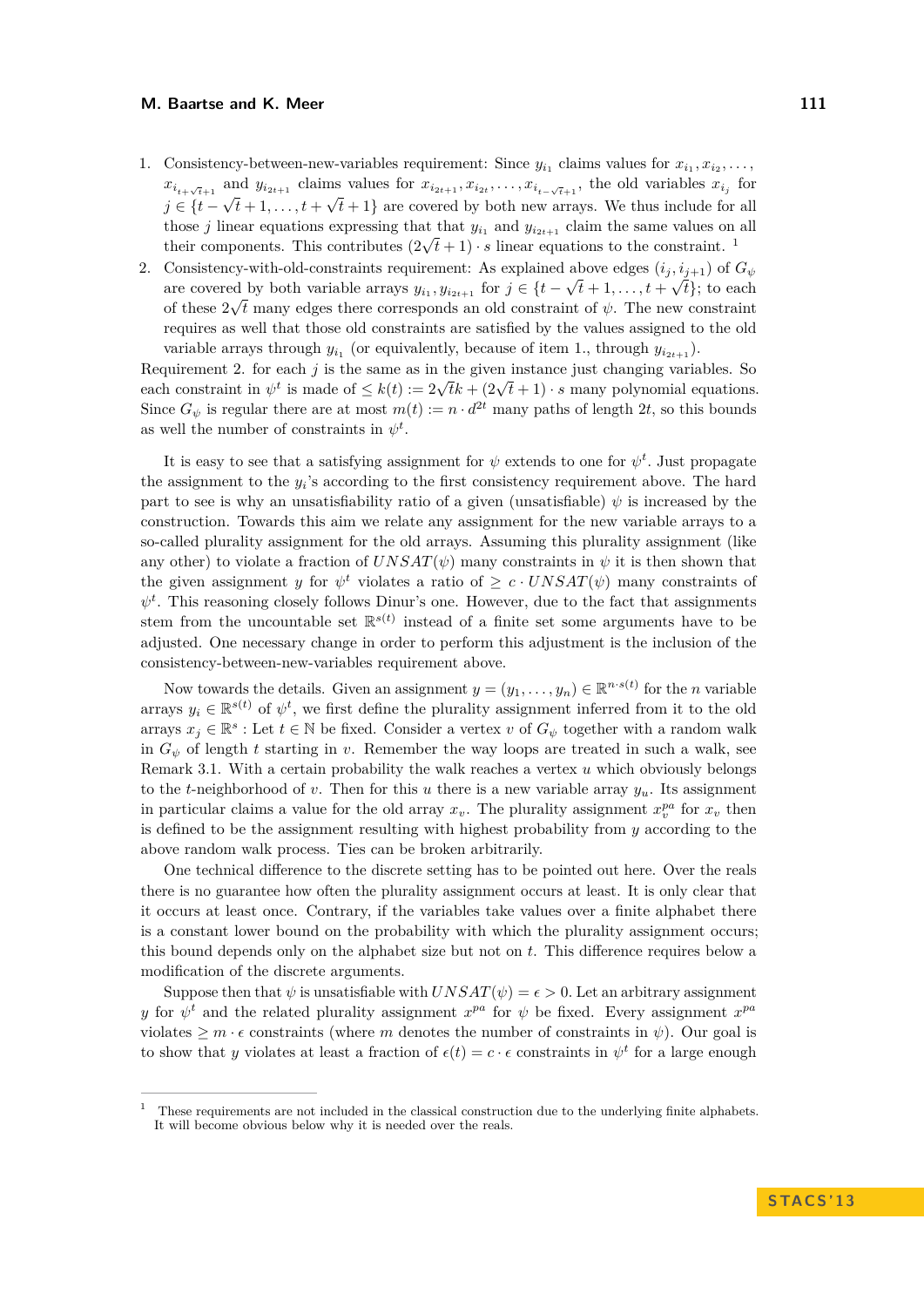value  $c > 1$ . This is achieved by analyzing two cases. Consider an edge  $e = (i_j, i_{j+1})$  in  $G_{\psi}$ such that the plurality assignment  $(x_{i_j}^{pa}, x_{i_{j+1}}^{pa})$  violates the corresponding constraint in  $\psi$ .

- a) If the values  $x_{i_j}^{pa}, x_{i_{j+1}}^{pa}$  have been claimed by relatively many (to be specified) endpoints of the corresponding random walks it is shown that many of the endpoints of 2*t*-step paths of  $G_{\psi}$  in which *e* occurs in the middle segment claim the plurality values for  $x_{i_j}^{pa}, x_{i_{j+1}}^{pa}$ i.e., *y* violates many constraints in  $\psi^t$ . This part is analyzed similarly as in the finite alphabet situation.
- b) If at least one of the values  $x_{i_j}^{pa}$  or  $x_{i_{j+1}}^{pa}$  has been claimed by few endpoints only (but still represents the majority of the occurring values) we show that *y* violates the consistencybetween-new-variables requirements in a lot of constraints. This case has to be handled because of the reals as underlying structure.

We now calculate a lower bound for the expectation of a random variable *V* defined as follows: *V* counts the number of edges *e* as mentioned above in a random path that cause the corresponding constraint to be unsatisfied. We also calculate an upper bound for the square  $E[V^2]$  of the number of such edges in a random path. Since for any nonnegative random variable *V* taking integral values by an application of Chebychev's inequality it is  $Pr[V > 0] \geq E[V]^2/E[V^2]$  this will then give us a lower bound on the fraction of paths for which the corresponding constraint in  $\psi^t$  is not satisfied.

Assume we have an edge  $e = (i_j, i_{j+1})$  such that the corresponding constraint in  $\psi$  is violated by the plurality assignment. We start by considering case a) and assume that the plurality values of  $x_{i_j}, x_{i_{j+1}}$  are claimed relatively often. At first sight this information seems pretty useless because if we look at the set of paths in which *e* occurs in the middle segment then it is obvious that for almost all of them the distance (along the path) from  $x_{i_j}$  and  $x_{i_{j+1}}$ to the respective endpoints is not *t*. The plurality assignment was defined using random walks of length *t*, so it does not say anything directly about walks which have a different length. To solve this problem we need the many loops guaranteed to exist by the niceness condition. Their existence implies that a random walk of *t* steps statistically is not too different from a random walk which has a few steps more or less. If the random walk starts in  $u$ , the probability that we end in  $v$  only changes very slightly if we make our walk a few steps longer or shorter. The following lemma makes this precise.

I **Lemma 12.** *Let t* ∈ N*, δ* ≤ 1*/*160 *and j* ∈ {*t* − *δ* √  $\overline{t}, \ldots, t + \delta$ √ *t*}*. If the plurality* assignments for  $x_{i_j}$  and  $x_{i_{j+1}}$  both occur with probability at least  $\frac{5}{8}$ , then the following holds. For a fraction of at least  $\frac{1}{4}$  of the paths of length 2*t* that have  $e = (i_j, i_{j+1})$  as j-th edge the *values that the starting point*  $y_{i_1}$  *and the endpoint*  $y_{i_{2t+1}}$  *of the path claim for*  $x_{i_j}$  *and*  $x_{i_{j+1}}$ *, respectively, agree with the plurality assignments for those arrays.*

In order to obtain the desired lower bound for  $E[V]$  next we have to deal with the case where the plurality assignment is claimed with a small probability only. The following shows that in this case the corresponding edge *e* leads in a large fraction of the paths to a violation of the corresponding constraint via case b).

I **Lemma 13.** *Let t* ∈ N*, δ* ≤ 1*/*160 *and j* ∈ {*t*−*δ* √  $t, \ldots, t+\delta$ √ *t*}*. If the plurality assignment for*  $x_{i_j}$  *occurs with probability less than*  $\frac{5}{8}$  *the following holds. For a fraction of at least*  $\frac{1}{4}$  *of the paths of length* 2*t that have e as j*-*th edge the values that the starting point*  $y_{i_1}$  *and the endpoint*  $y_{i_{2t+1}}$  *of the path claim for*  $x_{i_j}$  *disagree.* 

The corresponding statement is true for  $x_{i_{j+1}}$ .

Let *F* denote the set of edges in the instance  $\psi$  such that the corresponding constraint is violated by the plurality assignment. Recall that our goal is to prove a lower bound for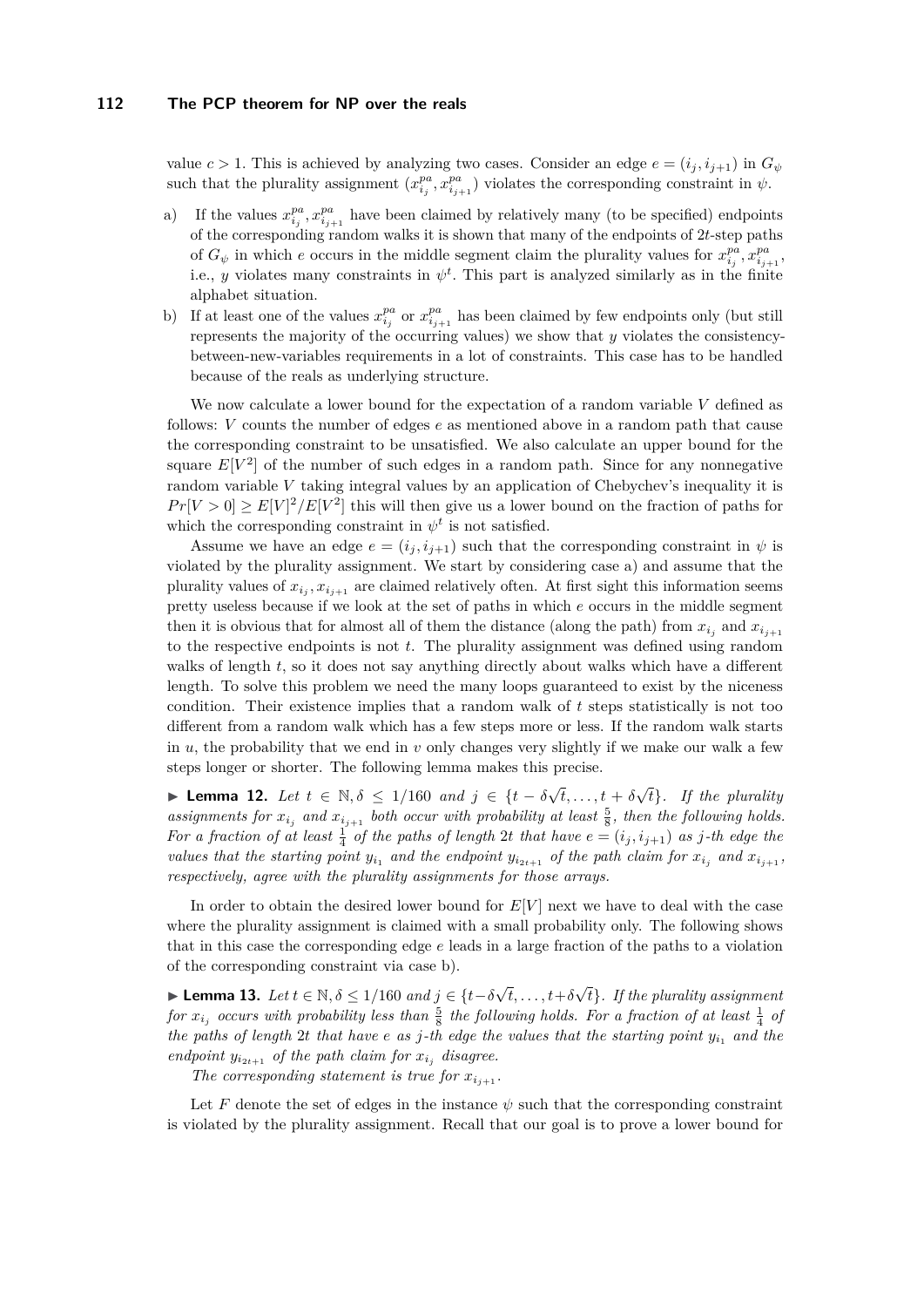$Pr[V > 0]$ , where *V* is the random variable which counts the number of edges *e* in a random 2*t*-step path that satisfy the following: *e* belongs to *F*, it is the *j*-th edge in the path for a  $j \in \{t - \delta\sqrt{t}, \ldots, t + \delta\sqrt{t}\},\$  where  $\delta = 1/160$  and causes the corresponding constraint in  $\psi^t$ to be unsatisfied by assignment *y*. We are now able to extract such a lower bound.

► Lemma 14. Let  $\epsilon \leq \frac{1}{4}$  $\frac{1}{d\cdot\sqrt{t}}$ , let  $\psi$  be an instance with  $UNSAT(\psi) = \epsilon$  and  $\psi^t$  be constructed *as above. For the random variable V as defined above it is*  $Pr[V > 0] \ge c \cdot \epsilon$  with  $c = \frac{\sqrt{t}}{3520d}$ .

The above lemmas result in

 $\blacktriangleright$  **Theorem 15.** *There exists an algorithm which works in polynomial time that maps a nice* **Examplem 13.** There exists an algorithm which works in polynomial time that maps a nice<br> $QPS(m, k, 2, s)$  instance  $\psi$  to a  $QPS(d^{2t}m, 2\sqrt{t}k + (2\sqrt{t} + 1)s, 2, d^{t+\sqrt{t}+1}s)$ -instance  $\psi^t$  and *has the following properties:*

- *If*  $\psi$  *is satisfiable, then*  $\psi^t$  *is satisfiable.*
- *If*  $\psi$  *is not satisfiable and UNSAT* $(\psi) < \frac{1}{4}$  $\frac{1}{d\sqrt{t}}$ , then  $UNSAT(\psi^t) \ge \frac{\sqrt{t}}{3520d}$ .  $UNSAT(\psi)$ .

Note that the construction works precisely the same in the complex BSS model.

## <span id="page-9-0"></span>**3.3 Dimension reduction**

The amplification step increases an unsatisfiability ratio  $\epsilon < \frac{1}{d\sqrt{t}}$  by a factor  $c \geq \frac{\sqrt{t}}{3520d}$ . Thus starting with an unsatisfiable instance  $\phi$  that has *m* constraints it would be sufficient to repeat the amplification step  $\Omega(\log m)$  number of times in order to end with an instance that has a constant unsatisfiability gap  $\geq \frac{1}{4}$  $\frac{1}{d\sqrt{t}}$ . However, doing it naively the dimension of arrays in the resulting instance would no longer remain constant. This would imply as well the query complexity to be not any longer constant, compare Lemma [6.](#page-4-0) Therefore, the dimension has to be reduced again each time an amplification step was applied. This has to be done in such a way that we do not lose too much of the gap-increase the amplification step gave.

To get around this problem one should first alter the instance in such a way that every constraint depends on at most *Q* variables only. Here, *Q* is an absolute constant independent of the array size. In Dinur's proof this is done using so-called transparent long proofs for NP. The corresponding construction is called alphabet-reduction there because the different amplification steps deal with satisfiability problems over finite alphabets of different cardinalities. With respect to the real number model it is more appropriate to consider it as a dimension reduction. All instances that occur during amplification are to be solved over the reals, i.e., there are no different 'alphabets' to deal with.

Transparent long proofs have been used already in the first proof of the classical PCP theorem, see [\[2\]](#page-11-3), where they are crucial for applying a technique called verifier-composition. In the real and complex number model [\[9,](#page-11-5) [4\]](#page-11-7) show the existence of transparent long proofs for all problems in  $NP_{\mathbb{R}}$  and  $NP_{\mathbb{C}}$ , respectively. More precisely, a verifier for an  $NP_{\mathbb{R}}$ -complete problem is designed which uses a superpolynomial number of random bits and inspects a constant number *Q* of proof components. As already said in the introduction proving this requires considerable additional work in comparison to the Turing setting. The main task is to design an algorithm for testing linearity of certain real number functions on unstructured finite subsets of some  $\mathbb{R}^n$ . Unstructured here means in particular that these domains are not closed under addition and scalar multiplication. This causes certain invariance properties of the uniform distribution to be violated. The latter, however, is crucially used in the finite alphabet framework to show existence of long transparent proofs.

Long transparent proofs provide a way to replace each constraint in  $\psi^t$  by many constraints all depending on at most *Q* real variables (i.e., arrays of dimension 1); *Q* denotes the constant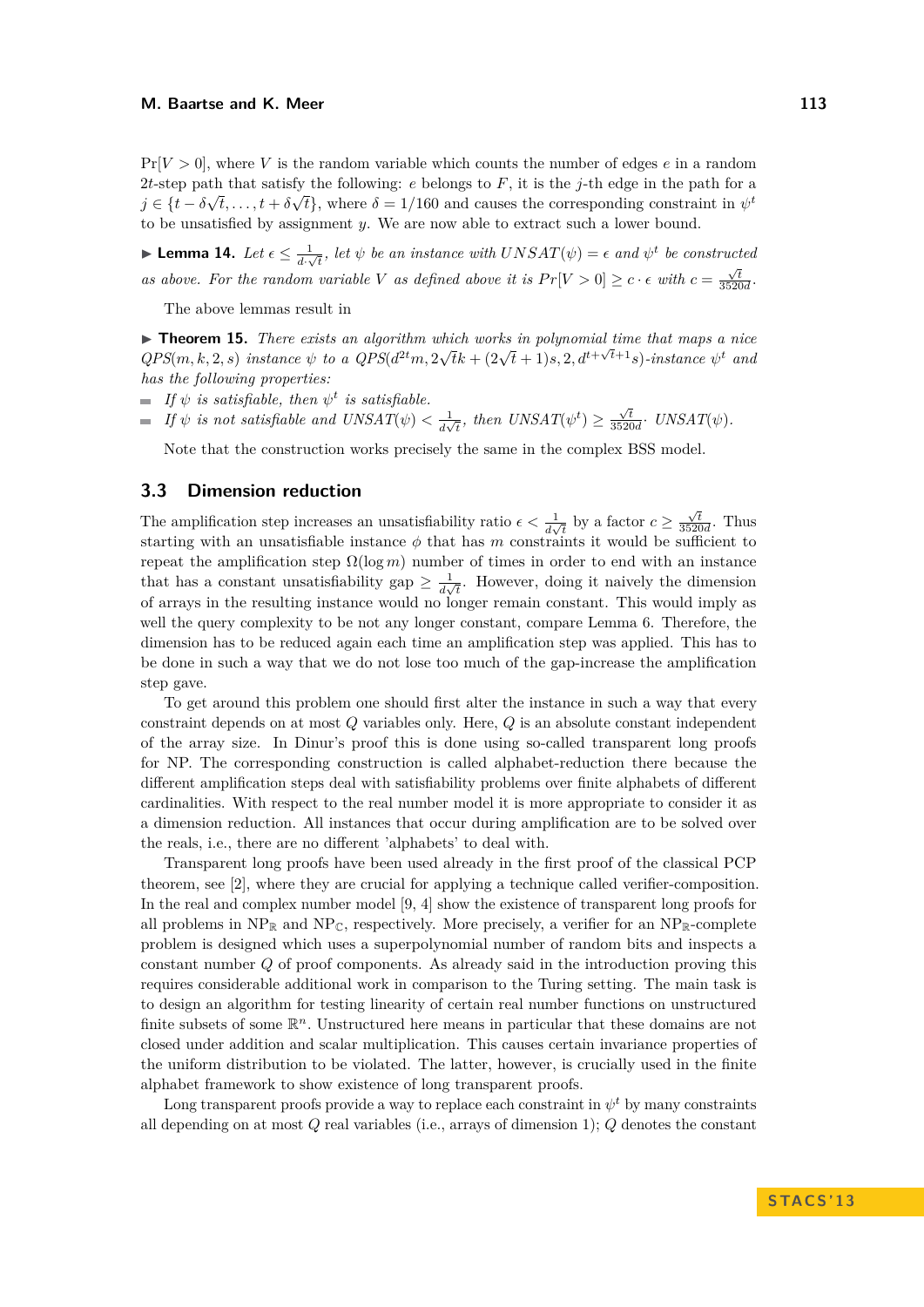query complexity of the long transparent proof and thus is independent of the instance. If the old constraint is not satisfiable, then at least half of the new ones will not be satisfied. Thus one gets a reduction from constraints considered as QPS-instances to QPS-instances which blows up the gap to a constant. As seeming disadvantage the size of the long proof becomes superpolynomial in the size of the instance. But the verification using long proofs will be applied to instances of constant size only, namely single constraints in  $\psi^t$ . Thus the length of the transparent long proofs in fact does not matter at all. The much more important aspect is their structure which will not be explained here due to lack of space. The main result of this subsection, of which we also omit the proof, is

▶ **Theorem 16.** *There exists a reduction which works in polynomial time and maps a*  $QPS(m(t), k(t), 2, s(t))$ -instance  $\psi^t$  to a  $QPS(\hat{m}(t), C, Q, 1)$ -instance  $\hat{\psi}^t$ , where  $C, Q$  are<br>constants  $\hat{\mathcal{R}}(t)$  is linear in  $m(t)$ , (the multiplication factor being deviate generaties) in  $g(t)$ *constants,*  $\hat{m}(t)$  *is linear in*  $m(t)$  *(the multiplication factor being double exponential in*  $s(t)$ *) and the following holds:*

*If*  $\psi^t$  *is satisfiable, then so is*  $\widehat{\psi}^t$  *and* 

*if*  $\psi^t$  *is unsatisfiable, then*  $UNSAT(\hat{\psi}^t) \geq UNSAT(\psi^t) / (160(d+1)^2)$ *.* 

## **3.4 Putting all together**

Let  $Q \geq 3$  be the  $O(1)$ -constant from long transparent proofs for  $QPS(m, 1, 3, 1)$  and let  $C \geq 1$  be the number of polynomials in a proof check ,i.e., the number of polynomials in the QPS-instance which the verifier computes out of the input instance and the random bits.

Given an instance  $\phi$  of  $QPS(m, C, Q, 1)$ , applying preprocessing yields a nice instance of  $QPS(3Qd^2m, C+Q, 2, Q)$  (Theorem [11\)](#page-6-0), then applying amplification yields an instance of QPS( $3d^{2t+2}Qm$ ,  $2\sqrt{t}(C+Q) + (\sqrt{t}+1)Q$ ,  $2$ ,  $d^{t+\sqrt{t}+1}Q$ ), and finally applying dimension reduction yields an instance  $\psi^t$  of  $QPS(m', C, Q, 1)$  with the following properties.

- $m'$  is linear in *m*, the multiplication factor is double exponential in  $Qd^t$ ;
- if  $\phi$  is satisfiable so is  $\widehat{\psi}^t$ ;

if  $\phi$  is unsatisfiable and UNSAT $(\phi) \leq \frac{1}{4}$  $\frac{1}{d\sqrt{t}}$ , then UNSAT $(\hat{\psi}^t) \geq$  UNSAT $(\phi) \cdot \frac{\sqrt{t}}{10^{10}Qd^4}$ .

Assume  $\phi$  is not satisfiable. We now choose  $t = (2 \cdot 10^{10} Q d^4)^2$  so that a gap which is smaller than  $\frac{1}{d\sqrt{t}}$  will be amplified with a factor of at least 2 by this reduction. Thus from an instance of QPS(*m*, 1, 3, 1), one builds in log *m* steps an instance with a gap of at least  $\frac{1}{d\sqrt{t}}$ .

Finally, since in every step the number of constraints increases linearly, after less than log *m* steps the number of constraints in the final instance is polynomial in *m*. Using Lemma [6](#page-4-0) we thus arrive at the Main Theorem:

 $\blacktriangleright$  **Theorem 17.** *It holds*  $NP_{\mathbb{R}} = \text{PCP}_{\mathbb{R}}(O(\log n), O(1))$ *. The same is true in the BSS model over* C*.*

# **4 Open questions**

First, we consider it interesting to figure out whether the theorem as well can be proved along the lines of the first proof of the classical PCP theorem in [\[2,](#page-11-3) [3\]](#page-11-2). Its main ingredients are certain property testing procedures as well as a technique called verifier composition. Whereas the latter is very similar to the ideas behind the dimension reduction step above, the different property testing algorithms necessary probably result in more severe difficulties in the real number setting. Testing linear functions can be done similarly, as has been discussed above in relation with transparent long proofs for  $NP_{\mathbb{R}}$ . In [\[10\]](#page-11-8) a first characterization of  $NP_{\mathbb{R}}$ via  $PCP_{\mathbb{R}}(O(\log n), O(\text{polylog}(n)))$  was given by designing a real algorithm for testing lowdegree polynomials. This algorithm is based on testing the maximal degree of a polynomial